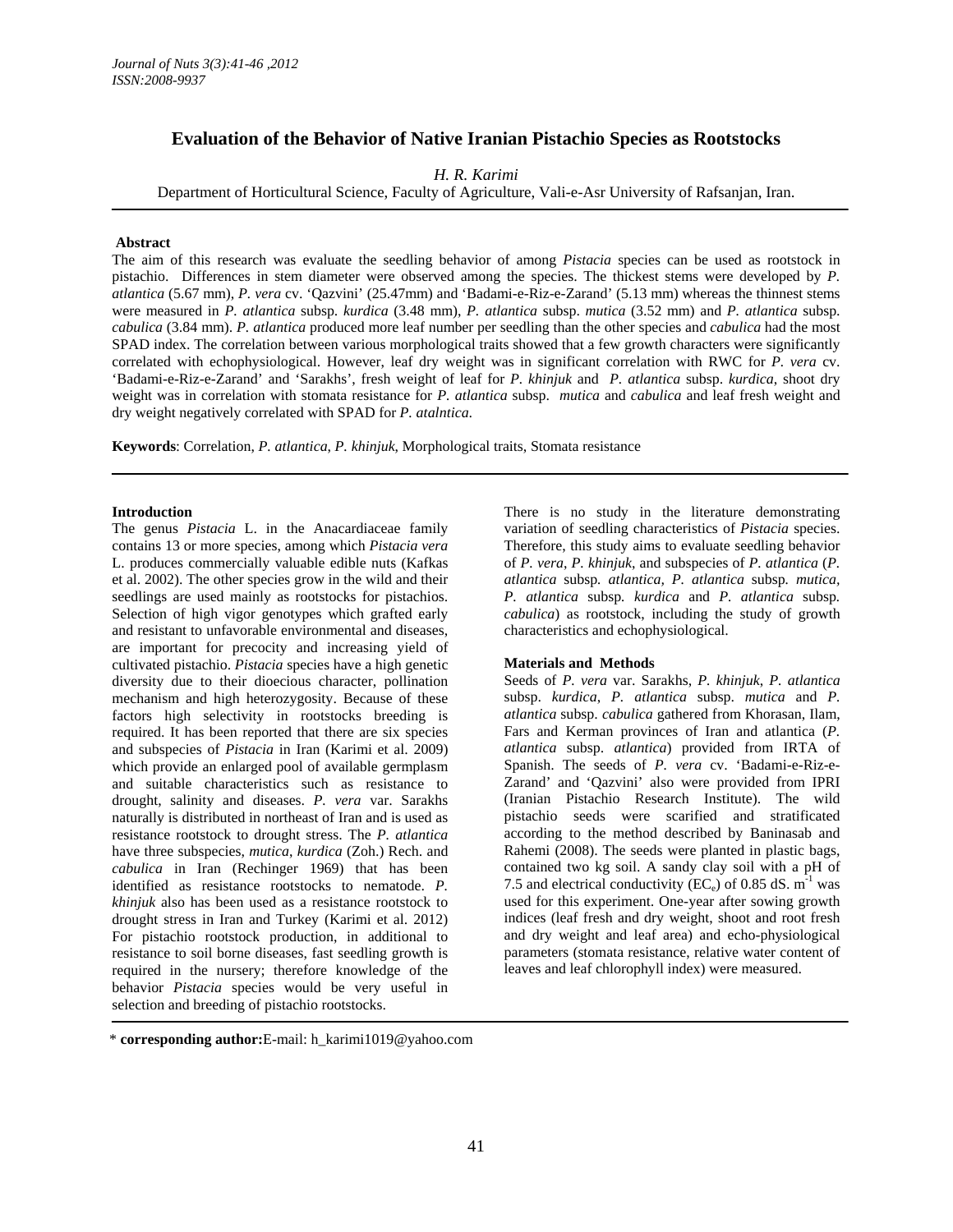Leaf area of 3-5 youngest, fully expanded leaves from the terminal shoots were measured with a portable leaf area meter (LI-COR 3000, Lincoln, Neb.). The relative water content was calculated on an exponential basis, using the equation.

 $RWC = FW-DW/TW-DW\times 100$ 

Where FW and DW represent the fresh and dry weight of leaf discs respectively and TW represents the weight of leaf discs after soaking in distillate water for six hour. At the end of the experiment, seedlings were cut at the soil level and roots were washed free from soil and separately were dried for 72 h at 70º C.

The experiment was carried out in completely randomized experimental design (CRD) with three replications, and 5 pots per replication. The data were statistically analyzed using SAS package and the means were compared using Duncan's Multiple Range Test (DMRT) at *P=0.05* level. Correlation analysis was also performed between measured traits at *P= 0.05* and *P=0.01* level using SAS software (SAS 1989).

## **Results**

The analysis of variance showed a significant difference among species for most of the traits measured. Table 1 shown comparison of means of traits of all genotypes, respectively. The stem height, stem diameter, leaf length, leaf area, leaf fresh weight, leaf dry weight, shoot and root dry weight were not significantly different between 'Badami-e-Riz-e-Zarand' and 'Qazvini' with atlantica, whereas the differences were significant between these genotypes and other, however 'Badami-e-Riz-e-Zarand' had the tallest (26.77 cm) and kurdica the shortest stem (11.92cm) (Table 1). Another character to be taken into consideration was stem diameter. Stem diameter, which is essential to allow early budding. Differences in stem diameter were observed among the species (Table 1). The thickest stems were developed by atlantica (5.67 mm), 'Qazvini' (25.47mm) and 'Badami-e-Riz-e-Zarand' (5.13 mm) whereas the thinnest stems were measured in kurdica (3.48 mm), mutica (3.52 mm) and cabulica (3.84 mm). Stem diameter was not significantly different between Sarakhs and khinjuk genotypes. The number of leaf in each plant and leaflets in each leaf of atlantica were more and wider (5.20 cm), whereas kurdica produced seedlings with less leaves and narrower (2.55 cm). In this study differences among fresh and dry weight of tissues of the genotypes were significant so that the highest shoot fresh and dry weight, leaf fresh and dry weight and root fresh and dry weight were observed in atlantica, 'Badami-e-Riz-e-Zarand' and 'Qazvini' and the lowest these parameters were found in kurdida. There was not observed significant difference between mutica and cabulica in upper traits, however, leaf fresh weight and dry weight in khinjuk had more than Sarakhs (Table 1).

The leaf area, SPAD index and RWC have also been determined. The results showed that 'Badami-e-Riz-eZarand', 'Qazvini' and atlantica had more extensive leaf than other genotypes (Table 1). Cabulica and khinjuk had the most and lowest SPAD index irrespectively. The highest RWC of leaf was observed with khinjuk and the lowest in atlantica and kurdica.

The correlations between pair of traits are shown separately for each genotype. In 'Badami-e-Riz-e-Zarand', stem length  $(r = +0.99)$  correlated with leaf area meter. Also leaf dry weight was in significant correlation with RWC. In 'Qazvini', stem diameter (r= - 0.99) negatively correlated with RWC and number of leaf positively and negatively correlated with RWC (r=  $+0.99$ ) and stomata resistance ( $r = -0.99$ ) respectively (Table 2).

In Sarakhs, leaf area was correlated with stem length (r= -0.99) and leaf number ( $r=+0.99$ ). Also RWC was in significant correlation with leaf fresh weight  $(r= +0.99)$ and dry weight  $(r= +0.99)$  (Table 3).

In khinjuk fresh weight of leaf, shoot and root correlated with stomata resistance and shoot fresh weight, root fresh weight and leaf and shoot dry weight was in significant correlation with RWC (Table 3). Also leaf dry weight correlated with leaf area and leaf length negatively correlated with root dry weight (r= -0.99). In atalntica, leaf fresh weight and dry weight negatively correlated with SPAD index. Results of correlation showed that leaflet number was in significant correlation with shoot fresh weight, shoot dry weight, stem diameter and RWC. Also root dry weight was correlated with leaf fresh weight and dry weight (Table 4). In kurdica leaf fresh weight  $(r= 0.99)$  correlated with stomata resistance and RWC with stem length. Also it was observed that shoot fresh weight correlated with root fresh weight and leaf number. Shoot dry weight had a positively correlation with root fresh weight. There are a correlation between leaf fresh weight and leaf dry weight with RWC (Table 4). In mutica, shoot dry weight was in correlation with stomata resistance and shoot fresh weight with root fresh weight and dry weight (Table 5). In similar to atlantica, leaf fresh weight and dry weight correlated with RWC. In cabulica correlations was observed between shoot dry weight and stomata resistance, number of leaflet and stomata resistance and also root fresh weight and dry weight with RWC (Table 5).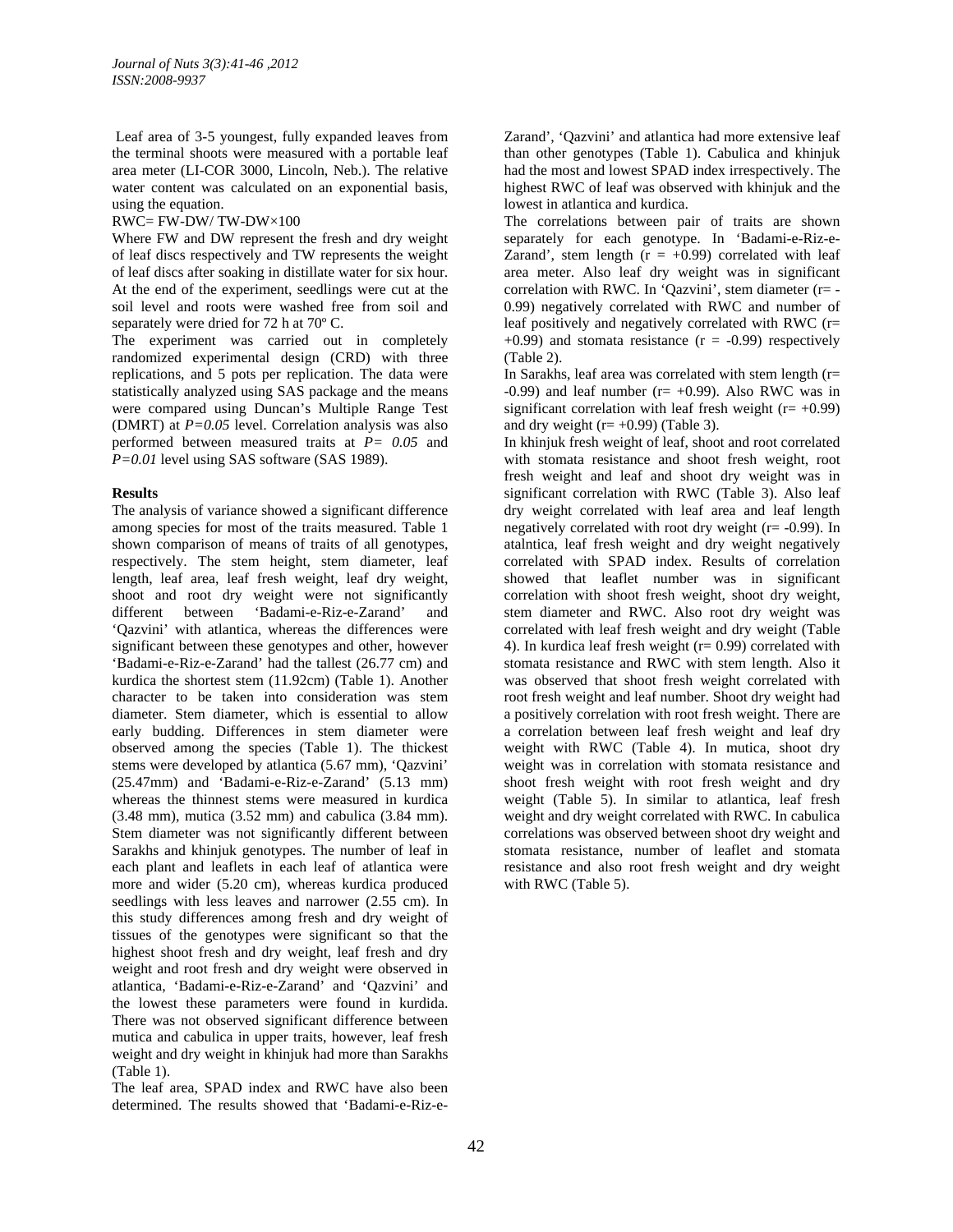|                       |                        |                          |                             |                              | Traits                    |                            |                             |                           |
|-----------------------|------------------------|--------------------------|-----------------------------|------------------------------|---------------------------|----------------------------|-----------------------------|---------------------------|
| Genotype              | Leaf area<br>(cm)      | <b>SPAD</b><br>index     | Leaf fresh<br>weight<br>(g) | Shoot fresh<br>weight<br>(g) | Leaf dry<br>Weight<br>(g) | Shoot dry<br>Weight<br>(g) | Root fresh<br>weight<br>(g) | Root dry<br>Weight<br>(g) |
| Badami-e-Riz-e-Zarand | 13.88 a                | 49.2 ab                  | 4.07a                       | 3.23a                        | 1.71a                     | 1.56 a                     | 5.53 ab                     | 1.75a                     |
| Oazvini               | 12.96 a                | 48.16 ab                 | 4.14 a                      | 2.87 a                       | 1.67a                     | 1.33a                      | 5.09 <sub>b</sub>           | 1.77a                     |
| Sarakhs               | 5.96 <sub>b</sub>      | 48.85 ab                 | 0.97c                       | 0.67 <sub>b</sub>            | 0.41c                     | 0.32 <sub>b</sub>          | $1.65$ cd                   | 0.52 <sub>bc</sub>        |
| Khinjuk               | 11.81 a                | 41.71 b                  | 2.87 <sub>b</sub>           | 0.99 <sub>b</sub>            | 1.19a                     | 0.43 <sub>b</sub>          | 2.31c                       | 0.76 <sub>b</sub>         |
| Kurdica               | 3.99 <sub>b</sub>      | 47.24 ab                 | 0.47c                       | 0.52 <sub>b</sub>            | 0.21c                     | 0.25 <sub>b</sub>          | 0.85d                       | 0.29c                     |
| Atlantica             | 12.06a                 | 48.52 ab                 | 4.38 a                      | 3.41 a                       | 2.00a                     | 1.61a                      | 6.29a                       | 2.00a                     |
| Mutica                | 4.57 b                 | 49.38 ab                 | 0.93c                       | 0.87 <sub>b</sub>            | 0.40c                     | 0.40 <sub>b</sub>          | 1.50 cd                     | 0.46 <sub>bc</sub>        |
| Cabulica              | 4.69 <sub>b</sub>      | 51.99 a                  | 1.17c                       | 1.04 <sub>b</sub>            | 0.50c                     | 0.45 <sub>b</sub>          | 1.59 cd                     | $0.43$ bc                 |
|                       |                        |                          |                             |                              | Traits                    |                            |                             |                           |
| Genotype              | Stem<br>Length<br>(cm) | Stem<br>diameter<br>(mm) | Number of<br>leaf           | Number of<br>leaflets        | Leaf length<br>(cm)       | Leaf<br>width<br>(cm)      | <b>RWC</b><br>(% )          |                           |
| Badami-e-Riz-e-Zarand | 26.77a                 | 5.13 a                   | $10.13$ bc                  | 1.13e                        | 7.73a                     | 4.08 <sub>b</sub>          | 71.30 abc                   |                           |
| Oazvini               | 25.47 a                | 5.45 a                   | $10.22$ bc                  | 1.00 <sub>e</sub>            | 7.95 a                    | 4.06 <sub>b</sub>          | 72.17 ab                    |                           |
| Sarakhs               | 14.34 b                | 3.82 cd                  | 11.31 b                     | 2.33d                        | 4.53 cd                   | 2.33e                      | 67.42 bc                    |                           |
| Khinjuk               | 14.67 b                | 4.44 bc                  | 9.60 bc                     | 1.00 <sub>e</sub>            | 5.46 b                    | 3.33c                      | 79.52 a                     |                           |
| Kurdica               | 11.92 b                | 3.48 d                   | 8.06c                       | 3.26c                        | 4.30d                     | $2.55$ ed                  | 62.78 c                     |                           |
| Atlantica             | 26.5a                  | 5.67 a                   | 15.33 a                     | 6.73a                        | 7.62a                     | 5.20 a                     | 62.08c                      |                           |
| Mutica                | 14.63 b                | 3.52d                    | 8.33 c                      | 4.06 <sub>bc</sub>           | $4.90$ bcd                | $2.65$ ed                  | 64.08 bc                    |                           |
| Cabulica              | 16.76 b                | 3.84 cd                  | 10.80 <sub>bc</sub>         | 4.27b                        | 5.00 <sub>bc</sub>        | 3.08 cd                    | 68.37 bc                    |                           |

Table 1. Means comparison of traits in studied genotypes.

Means with similar letters in each column are not significantly different (Duncan test, P=0.05).

Table 2. Bivariate correlations measured traits in 'Badami-e-Riz-e-Zarand' (lower diagonal) and 'Qazvini' (upper diagonal) cultivars.

| N <sub>0</sub> | Traits             |         | 2                        | 3       | 4                        | $\overline{\phantom{1}}$ | 6       | $\mathcal{I}$ | 8                        | 9                        | 10      | 11                       | 12                       | 13       | 14      | 15      | 16      |
|----------------|--------------------|---------|--------------------------|---------|--------------------------|--------------------------|---------|---------------|--------------------------|--------------------------|---------|--------------------------|--------------------------|----------|---------|---------|---------|
|                | Leaf area          |         | 0.72                     | 0.54    | 0.61                     | 0.17                     | 0.39    | 0.51          | $-0.45$                  | $-0.22$                  | 0.87    | $-0.87$                  | 0.87                     | $-0.57$  | 0.96    | 0.99    | $-0.31$ |
|                | SPAD index         | 0.87    | $\overline{\phantom{a}}$ | $-0.72$ | $-0.54$                  | 0.62                     | 0.18    | 0.40          | .015                     | $-0.45$                  | $-0.22$ | $-0.87$                  | $-0.87$                  | $-0.57$  | 0.97    | $-0.99$ | $-0.32$ |
|                | Stomata resistance | 0.27    | $-0.70$                  | $\sim$  | $-0.99*$                 | 0.72                     | 0.55    | 0.44          | 0.86                     | 0.94                     | $-0.51$ | $-0.96$                  | 0.29                     | $-0.16$  | $-0.52$ | $-0.64$ | $-0.42$ |
|                | <b>RWC</b>         | 0.66    | $-0.94$                  | 0.89    | $\overline{\phantom{a}}$ | $-0.66$                  | $-0.47$ | $-0.35$       | $-0.81$                  | 0.50                     | 0.93    | $-0.7$                   | 0.88                     | $0.99*$  | $-0.73$ | $-0.62$ | 0.97    |
|                | Leaf fresh weight  | $-0.96$ | 0.97                     | $-0.53$ | $-0.84$                  | $\overline{\phantom{a}}$ | 0.97    | 0.93          | 0.97                     | $-0.42$                  | $-0.90$ | 0.16                     | $-0.92$                  | $-0.99*$ | 0.79    | 0.69    | $-0.94$ |
| 6              | Shoot fresh weight | $-0.83$ | 0.45                     | 0.30    | $-0.14$                  | 0.64                     | $\sim$  | 0.99          | 0.89                     | 0.95                     | 0.92    | 0.63                     | 0.32                     | 0.70     | $-0.06$ | 0.07    | 0.87    |
|                | Leaf dry weight    | $-0.68$ | 0.95                     | $-0.89$ | $0.99**$                 | 0.85                     | 0.16    | $\sim$        | 0.83                     | 0.99                     | 0.72    | 0.86                     | $-0.03$                  | 0.41     | 0.28    | 0.42    | 0.65    |
| 8              | Shoot dry weight   | $-0.89$ | 0.56                     | 0.18    | $-0.26$                  | 0.73                     | 0.99    | 0.28          | $\overline{\phantom{a}}$ | 0.87                     | 0.68    | 0.44                     | 0.52                     | 0.84     | $-0.28$ | $-0.15$ | 0.96    |
| 9              | Root fresh weight  | $-0.93$ | 0.65                     | 0.07    | $-0.37$                  | 0.80                     | 0.97    | 0.38          | 0.99                     | $\overline{\phantom{a}}$ | 0.76    | 0.82                     | 0.03                     | 0.47     | 0.22    | 0.36    | 0.70    |
| 10             | Root dry weight    | $-0.80$ | 0.99                     | $-0.77$ | $-0.97$                  | 0.94                     | 0.36    | .097          | 0.48                     | 0.57                     |         | 0.27                     | 0.66                     | 0.92     | $-0.45$ | $-0.32$ | $0.99*$ |
| 11             | Stem Length        | $0.99*$ | $-0.92$                  | 0.37    | 0.74                     | $-0.96$                  | $-0.77$ | $-0.75$       | $-0.84$                  | $-0.89$                  | $-0.87$ | $\overline{\phantom{a}}$ | $-0.53$                  | $-0.10$  | 0.73    | 0.83    | 0.17    |
| 12             | Stem diameter      | $-0.20$ | $-0.30$                  | 0.88    | 0.59                     | $-0.08$                  | 0.70    | $-0.58$       | 0.01                     | 0.52                     | $-0.39$ | $-0.09$                  | $\overline{\phantom{a}}$ | 0.89     | $-0.96$ | $-0.96$ | $-0.95$ |
| 13             | Number of leaf     | $-0.94$ | 0.98                     | $-0.58$ | $-0.88$                  | $0.99*$                  | 0.59    | 0.88          | 0.69                     | 0.76                     | 0.96    | $-0.97$                  | $-0.14$                  |          | $-0.75$ | $-0.65$ | 0.95    |
| 14             | Number of leaflets | 0.76    | 0.03                     | $-0.41$ | 0.03                     | $-0.55$                  | $-0.99$ | $-0.05$       | $-0.97$                  | $-0.93$                  | $-0.25$ | 0.69                     | $-0.78$                  | 0.50     |         | 0.98    | $-0.54$ |
| 15             | Leaf length        | 0.45    | 0.03                     | $-0.73$ | $-0.36$                  | $-0.18$                  | $-0.87$ | 0.343         | $-0.80$                  | $-0.73$                  | 0.14    | 0.35                     | $-0.96$                  | $-0.12$  | 0.92    |         | $-0.41$ |
| 16             | Leaf width         | $-0.99$ | 0.86                     | $-0.25$ | $-0.65$                  | 0.95                     | 0.84    | 0.66          | 0.90                     | 0.94                     | 0.80    | 0.99                     | 0.22                     | 0.93     | $-0.77$ | $-0.47$ |         |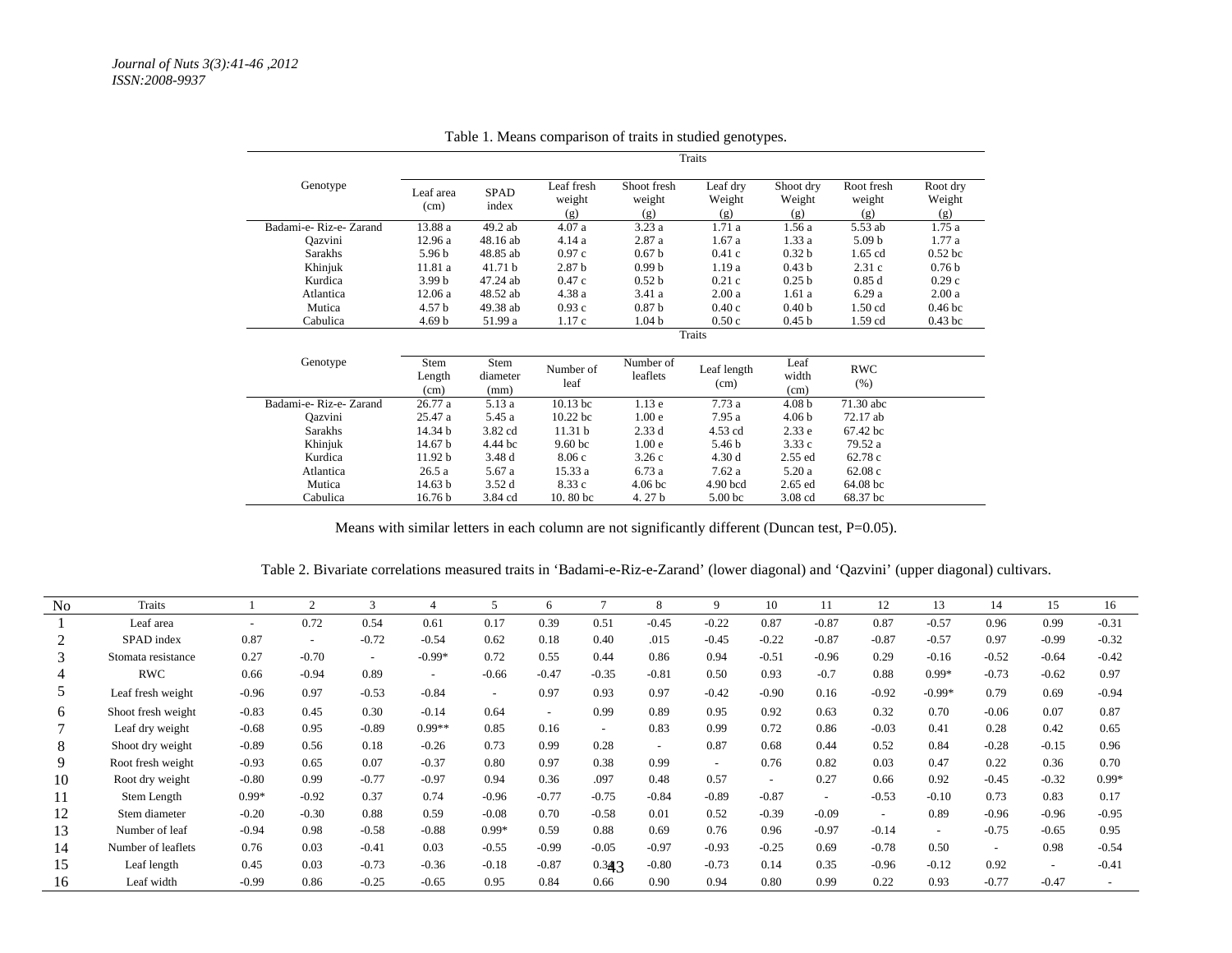*Journal of Nuts 3(3):41-46 ,2012 ISSN:2008-9937*

| No | Traits             |                          |                          |                          |                          |                          |                          |                          |                          |                          | 10                       |                          | 12                       | 13                       | 14                       | 15                       | 16   |
|----|--------------------|--------------------------|--------------------------|--------------------------|--------------------------|--------------------------|--------------------------|--------------------------|--------------------------|--------------------------|--------------------------|--------------------------|--------------------------|--------------------------|--------------------------|--------------------------|------|
|    | Leaf area          | $\overline{\phantom{0}}$ | 0.92                     | 0.80                     | 0.50                     | 0.28                     | 0.98                     | 0.93                     | 0.89                     | $0.99*$                  | 0.90                     | 0.97                     | 0.92                     | 0.93                     | $0.99*$                  | 0.63                     | 0.96 |
|    | SPAD index         | 0.8                      | $\overline{\phantom{a}}$ | 0.45                     | 0.14                     | 0.62                     | 0.84                     | 0.72                     | 0.66                     | 0.94                     | 0.67                     | 0.81                     | 0.71                     | 0.72                     | 0.94                     | 0.87                     | 0.99 |
|    | Stomata resistance | 0.98                     | 0.67                     | $\overline{\phantom{a}}$ | $-0.81$                  | 0.98                     | $-0.01$                  | $-0.27$                  | $-0.35$                  | 0.12                     | $-0.35$                  | $-0.14$                  | $-0.30$                  | $-0.27$                  | 0.15                     | 0.823                    | 0.33 |
|    | RWC                | 0.81                     | 0.29                     | 0.90                     | $\overline{\phantom{0}}$ | $-0.68$                  | 0.66                     | 0.78                     | 0.83                     | 0.47                     | 0.83                     | 0.65                     | 0.80                     | 0.78                     | 0.45                     | $-0.35$                  | 0.27 |
|    | Leaf fresh weight  | 0.79                     | 0.27                     | 0.89                     | $0.99**$                 | $\overline{\phantom{0}}$ | 0.09                     | $-0.08$                  | 0.16                     | 0.33                     | $-0.15$                  | 0.05                     | 0.10                     | $-0.08$                  | 0.34                     | 0.92                     | 0.51 |
| h. | Shoot fresh weight | 0.88                     | 0.42                     | 0.95                     | 0.99                     | 0.98                     | $\overline{\phantom{a}}$ | 0.98                     | 0.96                     | 0.97                     | 0.96                     | $0.99*$                  | 0.97                     | 0.98                     | 0.96                     | 0.46                     | 0.90 |
|    | Leaf dry weight    | 0.76                     | 0.22                     | 0.80                     | $0.99*$                  | $0.99*$                  | 0.97                     | $\overline{\phantom{0}}$ | $0.99*$                  | 0.91                     | $0.99*$                  | 0.99                     | $0.99**$                 | $0.99**$                 | 0.90                     | 0.29                     | 0.81 |
|    | Shoot dry weight   | 0.97                     | 0.65                     | $0.99**$                 | 0.91                     | 0.90                     | 0.96                     | 0.88                     | $\overline{\phantom{0}}$ | 0.88                     | $0.99**$                 | 0.97                     | $0.99*$                  | $0.99*$                  | 0.86                     | 0.21                     | 0.81 |
|    | Root fresh weight  | 0.75                     | 0.21                     | 0.86                     | $0.99*$                  | $0.99*$                  | 0.97                     | $0.99**$                 | 0.88                     | $\overline{\phantom{0}}$ | 0.88                     | 0.96                     | 0.90                     | 0.91                     | $0.99**$                 | 0.65                     | 0.97 |
| 10 | Root dry weight    | 0.87                     | 0.29                     | 0.90                     | $0.99**$                 | $0.99**$                 | 0.99                     | $0.99*$                  | 0.91                     | $0.99*$                  | $\overline{\phantom{0}}$ | 0.97                     | $0.99*$                  | $0.99*$                  | 0.87                     | 0.22                     | 0.76 |
|    | Stem Length        | 0.90                     | 0.46                     | 0.96                     | 0.98                     | 0.97                     | $0.99*$                  | 0.96                     | 0.97                     | 0.96                     | 0.98                     | $\overline{\phantom{0}}$ | 0.98                     | 0.98                     | 0.95                     | 0.42                     | 0.88 |
| 12 | Stem diameter      | 0.51                     | 0.92                     | 0.34                     | $-0.08$                  | $-0.10$                  | 0.05                     | $-0.15$                  | 0.32                     | $-0.16$                  | $-0.08$                  | 0.09                     | $\overline{\phantom{0}}$ | $0.99**$                 | 0.89                     | 0.27                     | 0.79 |
| 13 | Number of leaf     | 0.27                     | $-0.35$                  | 0.15                     | $-0.27$                  | $-0.30$                  | $-0.14$                  | $-0.35$                  | 0.12                     | 0.83                     | 0.78                     | 0.66                     | $-0.68$                  | $\overline{\phantom{0}}$ | 0.90                     | 0.29                     | 0.81 |
| 14 | Number of leaflets | 0.33                     | 0.83                     | 0.15                     | $-0.27$                  | $-0.30$                  | $-0.14$                  | $-0.35$                  | 0.12                     | $-0.35$                  | $-0.27$                  | $-0.09$                  | 0.98                     | $-0.81$                  | $\overline{\phantom{0}}$ | 0.67                     | 0.98 |
| 15 | Leaf length        | 0.99                     | 0.87                     | 0.94                     | 0.72                     | 0.71                     | 0.81                     | 0.67                     | 0.94                     | 0.66                     | 0.72                     | 0.84                     | 0.62                     | 0.14                     | 0.45                     | $\overline{\phantom{a}}$ | 0.82 |
| 16 | Leaf width         | 0.96                     | 0.62                     | $0.99*$                  | 0.93                     | 0.92                     | 0.97                     | 0.90                     | $0.99*$                  | 0.89                     | 0.93                     | 0.98                     | 0.28                     | 0.50                     | 0.08                     | 0.92                     |      |

Table 3. Bivariate correlations measured traits in Sarakhs (lower diagonal) and Khinjuk (upper diagonal) genotypes.

Table 4. Bivariate correlations measured traits in Kurdica (lower diagonal) and Atlantica(upper diagonal) genotypes

| N <sub>0</sub> | <b>Traits</b>      |         | ◠       |          |                          |          |                          |                          |         |         | 10       |                          | 12      | 13       | 14       | 15                       | 16      |
|----------------|--------------------|---------|---------|----------|--------------------------|----------|--------------------------|--------------------------|---------|---------|----------|--------------------------|---------|----------|----------|--------------------------|---------|
|                | Leaf area          |         | 0.75    | $-0.15$  | $-0.51$                  | $-0.24$  | $-0.57$                  | 0.29                     | 0.75    | 0.09    | 0.30     | $-0.10$                  | 0.26    | $-0.24$  | 0.72     | $-0.29$                  | 0.86    |
|                | SPAD index         | $-0.91$ |         | $-0.79$  | $-0.96$                  | $-0.84$  | $-0.98$                  | $-0.44$                  | 0.09    | $-0.75$ | $-0.42$  | $-0.76$                  | $-0.47$ | $-0.84$  | 0.06     | 0.44                     | 0.28    |
|                | Stomata resistance | $-0.81$ | 0.52    |          | 0.92                     | $0.99*$  | 0.89                     | 0.89                     | 0.53    | $0.99*$ | 0.89     | $0.99*$                  | 0.91    | $0.99*$  | 0.55     | $-.89$                   | 0.35    |
|                | <b>RWC</b>         | 0.65    | $-0.29$ | $-0.97$  | $\overline{\phantom{a}}$ | 0.95     | $0.99*$                  | 0.66                     | 0.17    | 0.90    | 0.65     | 0.90                     | 0.69    | 0.95     | 0.19     | $-0.66$                  | $-0.01$ |
|                | Leaf fresh weight  | $-0.81$ | 0.51    | $0.99**$ | $-0.97$                  | $\sim$   | 0.92                     | 0.85                     | 0.44    | 0.98    | 0.84     | 0.98                     | 0.86    | $0.99**$ | 0.47     | $-0.85$                  | 0.26    |
|                | Shoot fresh weight | 0.31    | $-0.08$ | 0.80     | $-0.92$                  | 0.81     | $\overline{\phantom{a}}$ | 0.61                     | 0.10    | 0.86    | 0.59     | 0.87                     | 0.63    | 0.93     | 0.12     | $-0.61$                  | $-0.08$ |
|                | Leaf dry weight    | $-0.90$ | 0.66    | 0.98     | $-0.91$                  | 0.98     | 0.69                     | $\overline{\phantom{0}}$ | 0.85    | 0.92    | $0.99**$ | 0.91                     | $0.99*$ | 0.85     | 0.86     | $-0.99**$                | 0.73    |
|                | Shoot dry weight   | $-0.29$ | $-0.10$ | 0.79     | $-0.92$                  | 0.80     | $0.99*$                  | 0.67                     |         | 0.58    | 0.85     | 0.57                     | 0.83    | 0.45     | $0.99*$  | $-0.84$                  | 0.98    |
|                | Root fresh weight  | $-0.28$ | $-0.11$ | 0.78     | $-0.91$                  | 0.79     | $0.99*$                  | 0.66                     | $0.99*$ |         | 0.91     | $0.99**$                 | 0.93    | 0.98     | 0.60     | $-0.92$                  | 0.41    |
| 10.            | Root dry weight    | 0.30    | $-0.65$ | 0.30     | $-0.52$                  | 0.30     | 0.80                     | 0.13                     | 0.81    | 0.62    |          | 0.91                     | $0.99*$ | 0.84     | 0.87     | $-0.99*$                 | 0.74    |
|                | Stem Length        | $-0.62$ | 0.25    | 0.97     | $0.99*$                  | 0.96     | 0.94                     | 0.89                     | 0.93    | 0.93    | 0.56     | $\overline{\phantom{0}}$ | 0.93    | 0.99     | 0.59     | $-0.91$                  | 0.40    |
|                | Stem diameter      | 0.59    | $-0.86$ | $-0.10$  | $-0.22$                  | $-0.007$ | 0.57                     | $-0.18$                  | 0.59    | 0.60    | 0.94     | 0.27                     |         | 0.87     | 0.84     | $-0.99*$                 | 0.71    |
| 13             | Number of leaf     | $-0.39$ | 0.007   | 0.85     | $-0.95$                  | 0.86     | $0.99*$                  | 0.75                     | 0.99    | 0.99    | 0.74     | 0.96                     | 0.50    |          | 0.47     | $-0.85$                  | $-0.27$ |
|                | Number of leaflets | 0.82    | $-0.98$ | $-0.24$  | 0.10                     | $-0.33$  | 0.27                     | $-0.50$                  | 0.29    | 0.31    | 0.79     | 0.05                     | 0.94    | 0.18     |          | $-0.89$                  | 0.97    |
|                | Leaf length        | 0.82    | $-0.98$ | $-0.34$  | 0.10                     | $-0.33$  | 0.27                     | $-0.50$                  | 0.29    | 0.31    | 0.79     | $-0.05$                  | 0.94    | 0.18     | $0.99**$ | $\overline{\phantom{a}}$ | $-0.73$ |
|                | Leaf width         | 0.98    | 0.97    | $-0.70$  | 0.50                     | $-0.69$  | $-0.14$                  | $-0.81$                  | $-0.12$ | $-0.10$ | 0.47     | 0.46                     | 0.72    | $-0.23$  | 0.91     | 0.91                     |         |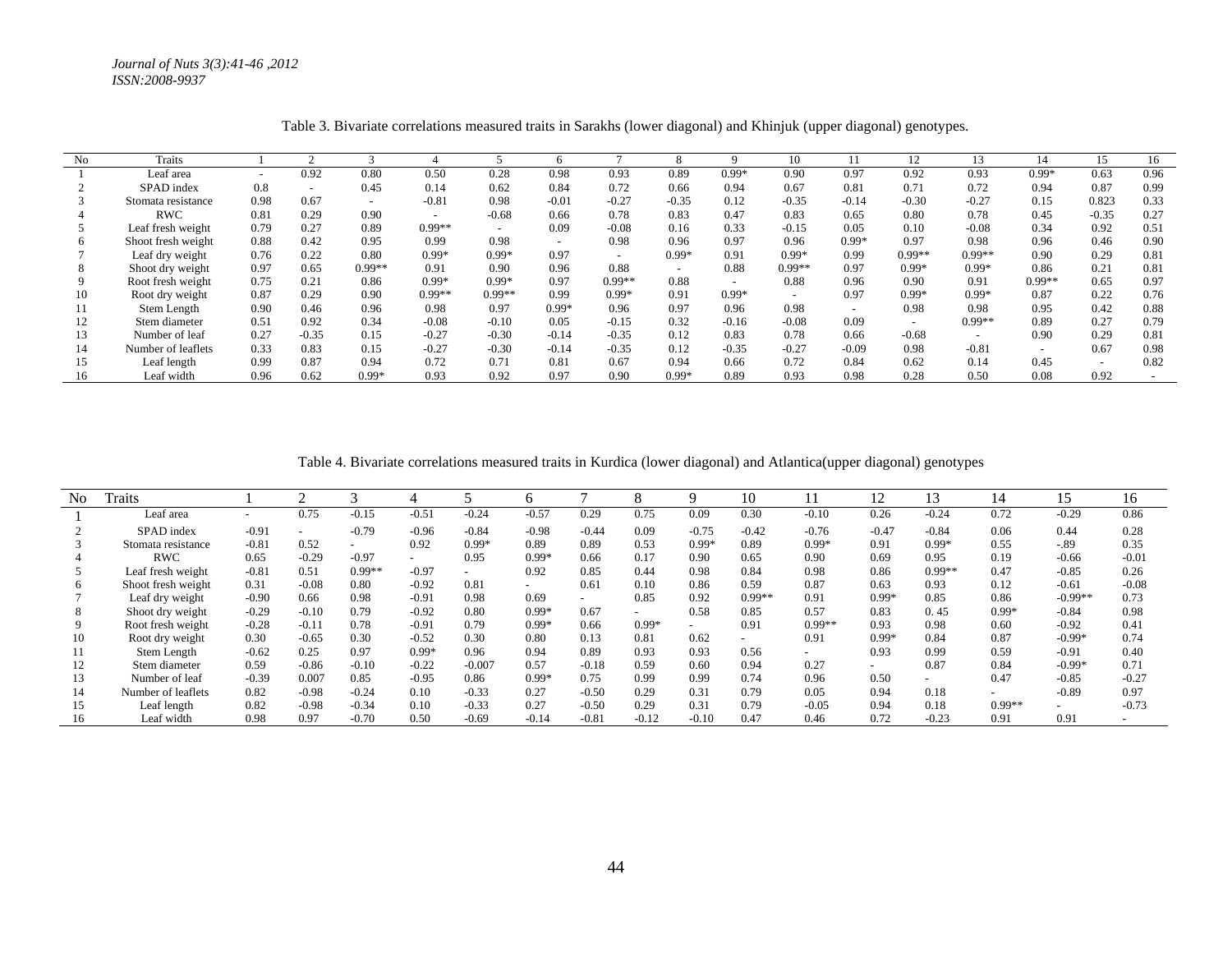Table 5. Bivariate correlations measured traits in Mutica (lower diagonal) and Cabulica(upper diagonal) genotypes.

| N <sub>o</sub> | <b>Traits</b>            |          | $\mathbf{2}$ | 3                        | $\overline{4}$ | 5                        | 6       | $\tau$   | 8                        | 9       | 10      | 11       | 12      | 13             | 14       | 15                       | 16      |
|----------------|--------------------------|----------|--------------|--------------------------|----------------|--------------------------|---------|----------|--------------------------|---------|---------|----------|---------|----------------|----------|--------------------------|---------|
|                | Leaf area                | $\sim$   | $-0.86$      | 0.18                     | 0.80           | 0.94                     | 0.91    | 0.85     | $0.99*$                  | 0.98    | $0.99*$ | 0.98     | 0.99    | 0.73           | 0.98     | $-0.16$                  | 0.53    |
| $\overline{c}$ | <b>SPAD</b><br>index     | 0.63     | $\sim$       | 0.33                     | $-0.99$        | $-0.98$                  | $-0.99$ | $0.99**$ | $-0.88$                  | 0.94    | $-0.87$ | $-0.93$  | $-0.91$ | $-0.28$        | $-0.93$  | 0.64                     | $-0.88$ |
| 3              | Stomata<br>resistance    | 0.88     | 0.92         | $\overline{\phantom{a}}$ | $-0.45$        | $-0.14$                  | $-0.22$ | $-0.35$  | $-0.01$                  | 0.13    | 0.16    | 0.02     | 0.07    | 0.80           | 0.03     | 0.93                     | $-0.73$ |
| $\overline{4}$ | <b>RWC</b>               | 0.42     | 0.96         | 0.79                     |                | 0.94                     | 0.97    | 0.99     | 0.82                     | 0.89    | 0.80    | 0.88     | 0.85    | 0.16           | 0.87     | $-0.73$                  | 0.93    |
| 5              | eaf fresh<br>weight      | 0.32     | 0.93         | 0.72                     | $0.99*$        | $\overline{\phantom{a}}$ | $0.99*$ | 0.97     | 0.96                     | 0.99    | 0.95    | 0.98     | $-0.97$ | 0.47           | 0.97     | $-0.47$                  | 0.77    |
| 6              | Shoot<br>fresh<br>weight | $-0.99$  | $-0.52$      | $-0.81$                  | $-0.29$        | $-0.19$                  |         | 0.99     | 0.93                     | 0.97    | 0.92    | 0.96     | 0.95    | 0.39           | 0.96     | $-0.54$                  | 0.83    |
| $\overline{7}$ | Leaf dry<br>weight       | 0.39     | 0.96         | 0.78                     | $0.99**$       | $-0.99*$                 | $-0.27$ | $\sim$   | 0.88                     | 0.94    | 0.87    | 0.93     | 0.90    | 0.27           | 0.92     | $-0.65$                  | 0.89    |
| 8              | Shoot dry<br>weight      | $-0.82$  | $-0.27$      | $-0.59$                  | 0.02           | 0.13                     | 0.95    | 0.05     | $\overline{\phantom{a}}$ | 0.88    | $0.99*$ | $0.99*$  | $0.99*$ | 0.69           | $0.99*$  | $-0.22$                  | 0.58    |
| $\overline{9}$ | Root fresh<br>weight     | $-0.72$  | 0.08         | $-0.31$                  | 0.33           | 0.43                     | 0.80    | 0.35     | 0.95                     | $\sim$  | 0.98    | $0.99*$  | $0.99*$ | 0.58           | $0.99*$  | $-0.36$                  | 0.62    |
| 10             | Root dry<br>weight       | 0.37     | $-0.49$      | $-0.07$                  | $-0.69$        | $-0.77$                  | $-0.50$ | $-0.71$  | $-0.75$                  | $-0.91$ |         | 0.99     | $0.99*$ | 0.71           | 0.99     | $-0.18$                  | 0.55    |
| 11             | Stem<br>Length           | $-0.99*$ | $-0.70$      | $-0.92$                  | $-0.50$        | $-0.41$                  | 0.97    | $-0.47$  | 0.85                     | 0.65    | $-0.28$ | $\sim$   | $0.99*$ | 0.60           | $0.99**$ | $-0.32$                  | 0.66    |
| 12             | Stem<br>diameter         | 0.49     | $-0.35$      | 0.035                    | $-0.57$        | $-0.66$                  | $-0.60$ | $-0.60$  | $-0.83$                  | $-0.96$ | 0.99    | $-0.42$  |         | 0.64           | $0.99*$  | $-0.27$                  | 0.62    |
| 13             | Number<br>of leaf        | $0.99*$  | 0.70         | 0.92                     | 0.50           | 0.41                     | $-0.97$ | 0.48     | $-0.85$                  | $-0.65$ | 0.27    | $0.99**$ | 0.41    | $\overline{a}$ | 0.61     | 0.55                     | $-0.19$ |
| 14             | Number<br>of leaflets    | $-0.95$  | $-0.48$      | $-0.78$                  | $-0.24$        | $-0.14$                  | $0.99*$ | $-0.22$  | 0.96                     | 0.83    | $-0.53$ | 0.96     | $-0.65$ | $-0.96$        |          | $-0.32$                  | 0.66    |
| 15             | Leaf<br>length           | $-0.88$  | $-0.19$      | $-0.55$                  | 0.056          | 0.16                     | 0.93    | 0.089    | 0.99                     | 0.92    | $-0.76$ | 0.83     | $-0.84$ | $-0.83$        | 0.95     | $\overline{\phantom{a}}$ | $-0.92$ |
| 16             | Leaf<br>width            | $-0.86$  | $-0.13$      | $-0.50$                  | 0.11           | 0.22                     | 0.91    | 0.14     | $0.99*$                  | 0.97    | $-0.80$ | 0.79     | $-0.78$ | 0.79           | 0.93     | 0.99                     |         |

#### **Discussion**

The significant differences were detected among species for all the measured characteristics by analysis of variances. Differences for most traits showed high genetic variation among these species. Therefore these variations can be used either in rootstock selection or rootstock program breeding. These results are in agreement with Karimi et al. (2009). They studied morphological diversity of *Pistacia* species in Iran and reported that there is a high variation in *Pistacia* species for selection of resistance rootstock to unfavorable environment and soil condition and diseases.

In this experiment, we observed that vigorous genotypes, atantica, 'Badami-e-Riz-e-Zarand' and 'Qazvini had the most diameters which can be grafted early. In similar study Atli etal. (2001), compared seedling characteristics of *P. vera* cv. 'Karmazi', *P. khinjuk*, *P. terebintus*, *P. atlantica*, UCB<sub>1</sub> and PGII and reported that the highest stem length and most diameter stem were observed with *P. vera* cv. 'Kirmizi' and  $UCB<sub>1</sub>$  respectively. The lowest growth was observed in kurdica which can be considered as dwarfing rootstock for cultivated pistachio.

There is no report in the literature on SPAD index and RWC of these genotypes. In present research was identified that khinjuk was the lowest SPAD index. In similar study Ranjbar fordoel et al. (2002) reported that despite the high chlorophyll a content in *P. mutica*, this species showed a greater reduction of this parameter at

increasing osmotic drought stress compared to *P. khinjuk*.*P. khinjuk* exhibited a higher RWC than kurdica, which reflects the ecological adaptation to the land where they are native. The former genotypes are native in aird area while the latter is native in semi-aird area. It has been reported that kurdica is distributed in area with shorter growing season than khinjuk. It is mainly extended between 900-2800 m and annual precipitation 500-600 mm with maen annual temperature 15 ºC (Rechinger, 1969).

In 'Badami-e-Riz-e-Zarand', Sarakhs, khinjuk, kurdica and mutica was significantly correlated leaf dry weight and RWC. It was deduced that photosynthesis may do better in high RWC of leaf. In khinjuk and kurdica, leaf fresh weight was correlated with stomata resistance. This might be due high  $Co<sub>2</sub>$  assimilation in these genotypes. In mutica and cabulica correlations was observed between shoot dry weight and stomata resistance which reflects the ecological adaptation to the land where they are native. Behboodi (2003) studied the ecological distribution of *P. atlantica* subspecies in Iran and reported that cabulica is extended in areas with annual precipitation lower than 100 mm, southeast of Iran, and mean annual temperatures 15-25 º C, hence this genotypes is able to tolerant dry and warm condition. According this study, genotypes of 'Badamie-Riz-e-Zarand', 'Qazvini' and atlantica is more vigorous than other and can be grafted early whereas kurdica can be considered as dwarf rootstock. Also leaf